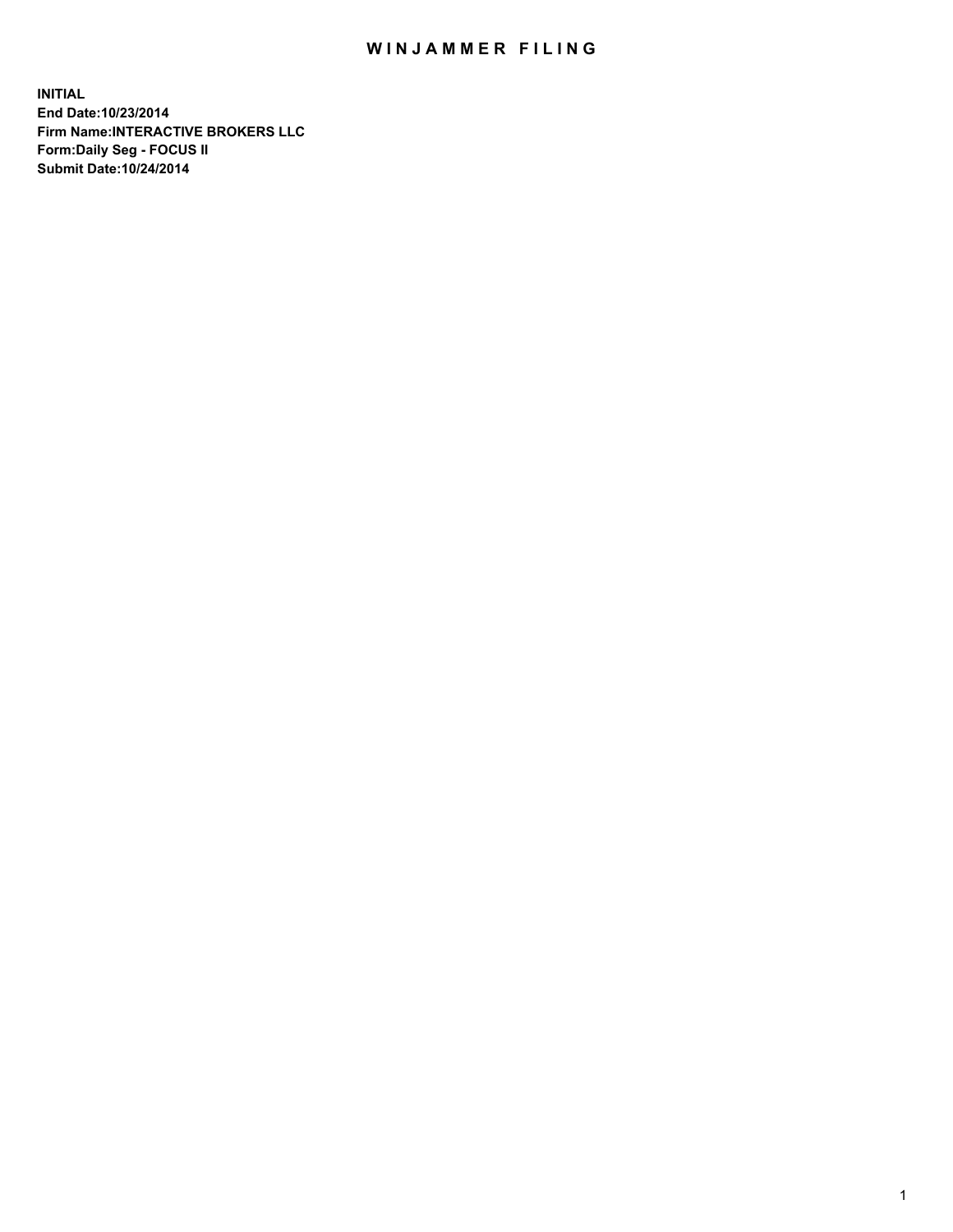## **INITIAL End Date:10/23/2014 Firm Name:INTERACTIVE BROKERS LLC Form:Daily Seg - FOCUS II Submit Date:10/24/2014 Daily Segregation - Cover Page**

| Name of Company<br><b>Contact Name</b><br><b>Contact Phone Number</b><br><b>Contact Email Address</b>    | <b>INTERACTIVE BROKERS LLC</b><br><b>Michael Ellman</b><br>203-422-8926<br>mellman@interactivebrokers.co<br>$m$ |
|----------------------------------------------------------------------------------------------------------|-----------------------------------------------------------------------------------------------------------------|
| FCM's Customer Segregated Funds Residual Interest Target (choose one):<br>a. Minimum dollar amount: ; or | $\overline{\mathbf{0}}$                                                                                         |
| b. Minimum percentage of customer segregated funds required:% ; or                                       | 0                                                                                                               |
| c. Dollar amount range between: and; or                                                                  | 155,000,000 245,000,000                                                                                         |
| d. Percentage range of customer segregated funds required between:% and%.                                | 0 <sub>0</sub>                                                                                                  |
| FCM's Customer Secured Amount Funds Residual Interest Target (choose one):                               |                                                                                                                 |
| a. Minimum dollar amount: ; or                                                                           | $\overline{\mathbf{0}}$                                                                                         |
| b. Minimum percentage of customer secured funds required:% ; or                                          | 0                                                                                                               |
| c. Dollar amount range between: and; or                                                                  | 80,000,000 120,000,000                                                                                          |
| d. Percentage range of customer secured funds required between:% and%.                                   | 0 <sub>0</sub>                                                                                                  |
| FCM's Cleared Swaps Customer Collateral Residual Interest Target (choose one):                           |                                                                                                                 |
| a. Minimum dollar amount: ; or                                                                           | $\overline{\mathbf{0}}$                                                                                         |
| b. Minimum percentage of cleared swaps customer collateral required:% ; or                               | $\overline{\mathbf{0}}$                                                                                         |
| c. Dollar amount range between: and; or                                                                  | 0 <sub>0</sub>                                                                                                  |
| d. Percentage range of cleared swaps customer collateral required between:% and%.                        | 0 <sub>0</sub>                                                                                                  |
|                                                                                                          |                                                                                                                 |
| Current ANC:on                                                                                           | 2,286,322,096 23-OCT-2014                                                                                       |
| <b>Broker Dealer Minimum</b>                                                                             | 355,229,737                                                                                                     |
| Debit/Deficit - CustomersCurrent AmountGross Amount                                                      |                                                                                                                 |
| Domestic Debit/Deficit                                                                                   | 3,621,823                                                                                                       |
| Foreign Debit/Deficit<br>Debit/Deficit - Non CustomersCurrent AmountGross Amount                         | 4,162,7730                                                                                                      |
| Domestic Debit/Deficit                                                                                   | 0 <sub>0</sub>                                                                                                  |
| Foreign Debit/Deficit                                                                                    | 0 <sub>0</sub>                                                                                                  |
| Proprietary Profit/Loss                                                                                  |                                                                                                                 |
| Domestic Profit/Loss                                                                                     | $\overline{\mathbf{0}}$                                                                                         |
| Foreign Profit/Loss                                                                                      | $\underline{\mathbf{0}}$                                                                                        |
| Proprietary Open Trade Equity                                                                            |                                                                                                                 |
| Domestic OTE                                                                                             | <u>0</u>                                                                                                        |
| Foreign OTE                                                                                              | <u>0</u>                                                                                                        |
| <b>SPAN</b>                                                                                              |                                                                                                                 |
| <b>Customer SPAN Calculation</b>                                                                         | 1,035,233,798                                                                                                   |
| Non-Customer SPAN Calcualation                                                                           | 11,971,179                                                                                                      |
| Proprietary Capital Charges                                                                              | <u>0</u>                                                                                                        |
| Minimum Dollar Amount Requirement                                                                        | 20,000,000 [7465]                                                                                               |
| Other NFA Dollar Amount Requirement                                                                      | 21,482,129 [7475]                                                                                               |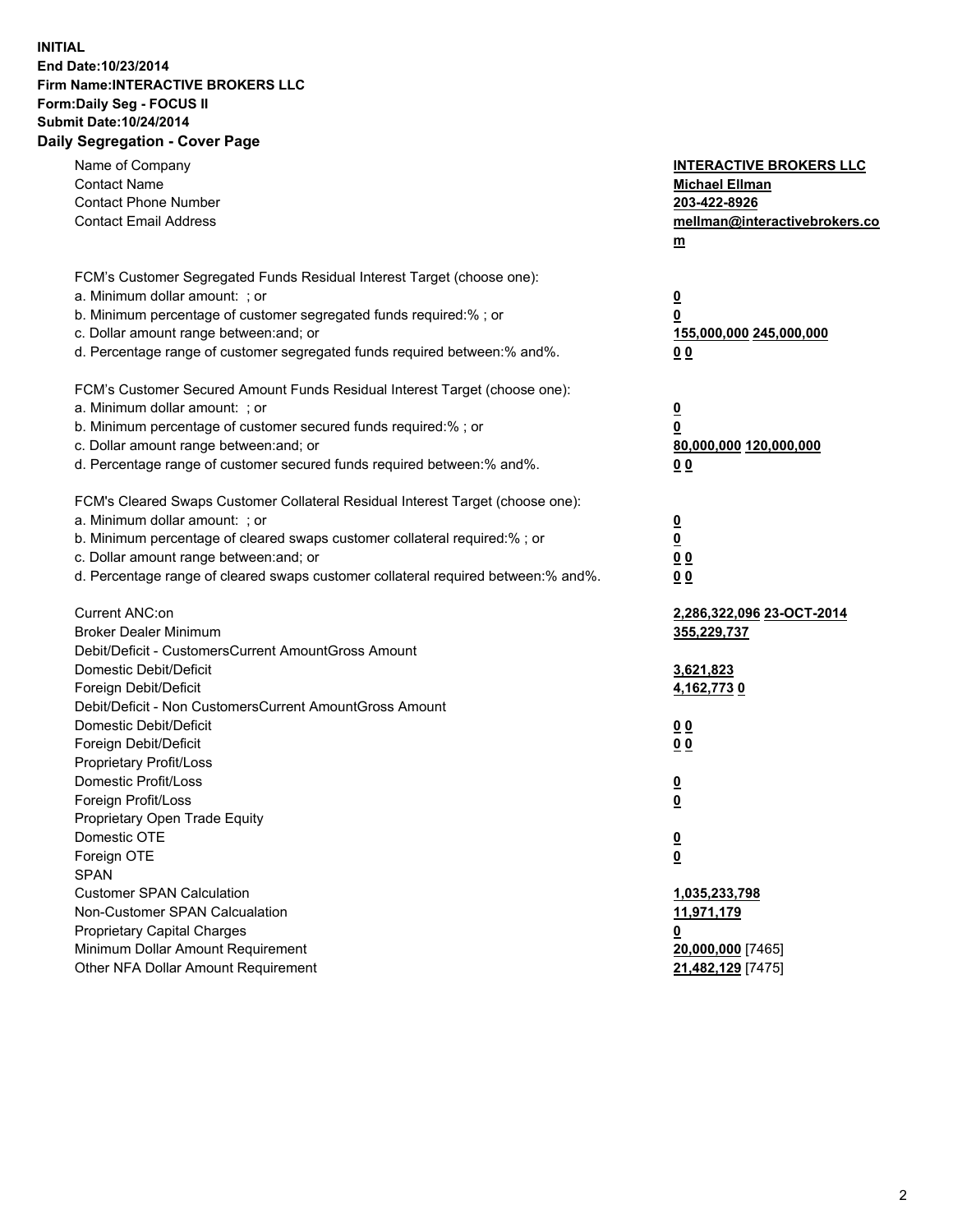## **INITIAL End Date:10/23/2014 Firm Name:INTERACTIVE BROKERS LLC Form:Daily Seg - FOCUS II Submit Date:10/24/2014 Daily Segregation - Secured Amounts**

|     | Dany Ocgregation - Oceanea Annoanta                                                         |                                   |
|-----|---------------------------------------------------------------------------------------------|-----------------------------------|
|     | Foreign Futures and Foreign Options Secured Amounts                                         |                                   |
|     | Amount required to be set aside pursuant to law, rule or regulation of a foreign            | $0$ [7305]                        |
|     | government or a rule of a self-regulatory organization authorized thereunder                |                                   |
| 1.  | Net ledger balance - Foreign Futures and Foreign Option Trading - All Customers             |                                   |
|     | A. Cash                                                                                     | 306,776,895 [7315]                |
|     | B. Securities (at market)                                                                   | $0$ [7317]                        |
| 2.  | Net unrealized profit (loss) in open futures contracts traded on a foreign board of trade   | -7,233,614 [7325]                 |
| 3.  | Exchange traded options                                                                     |                                   |
|     | a. Market value of open option contracts purchased on a foreign board of trade              | 102,025 [7335]                    |
|     | b. Market value of open contracts granted (sold) on a foreign board of trade                | -377,778 [7337]                   |
| 4.  | Net equity (deficit) (add lines 1.2. and 3.)                                                | 299,267,528 [7345]                |
| 5.  | Account liquidating to a deficit and account with a debit balances - gross amount           | 4,162,773 [7351]                  |
|     | Less: amount offset by customer owned securities                                            | 0 [7352] 4,162,773 [7354]         |
| 6.  | Amount required to be set aside as the secured amount - Net Liquidating Equity              | 303,430,301 [7355]                |
|     | Method (add lines 4 and 5)                                                                  |                                   |
| 7.  | Greater of amount required to be set aside pursuant to foreign jurisdiction (above) or line | 303,430,301 [7360]                |
|     | 6.                                                                                          |                                   |
|     | FUNDS DEPOSITED IN SEPARATE REGULATION 30.7 ACCOUNTS                                        |                                   |
| 1.  | Cash in banks                                                                               |                                   |
|     | A. Banks located in the United States                                                       | 342,693,703 [7500]                |
|     | B. Other banks qualified under Regulation 30.7                                              | 0 [7520] 342,693,703 [7530]       |
| 2.  | Securities                                                                                  |                                   |
|     | A. In safekeeping with banks located in the United States                                   | $0$ [7540]                        |
|     | B. In safekeeping with other banks qualified under Regulation 30.7                          | 0 [7560] 0 [7570]                 |
| 3.  | Equities with registered futures commission merchants                                       |                                   |
|     | A. Cash                                                                                     | $0$ [7580]                        |
|     | <b>B.</b> Securities                                                                        | $0$ [7590]                        |
|     | C. Unrealized gain (loss) on open futures contracts                                         | $0$ [7600]                        |
|     | D. Value of long option contracts                                                           | $0$ [7610]                        |
|     | E. Value of short option contracts                                                          | 0 [7615] 0 [7620]                 |
| 4.  | Amounts held by clearing organizations of foreign boards of trade                           |                                   |
|     | A. Cash                                                                                     | $0$ [7640]                        |
|     | <b>B.</b> Securities                                                                        | $0$ [7650]                        |
|     | C. Amount due to (from) clearing organization - daily variation                             | $0$ [7660]                        |
|     | D. Value of long option contracts                                                           | $0$ [7670]                        |
|     | E. Value of short option contracts                                                          | 0 [7675] 0 [7680]                 |
| 5.  | Amounts held by members of foreign boards of trade                                          |                                   |
|     | A. Cash                                                                                     | 57,719,181 [7700]                 |
|     | <b>B.</b> Securities                                                                        | $0$ [7710]                        |
|     | C. Unrealized gain (loss) on open futures contracts                                         | 4,171,274 [7720]                  |
|     | D. Value of long option contracts                                                           | 102,020 [7730]                    |
|     | E. Value of short option contracts                                                          | -377,760 [7735] 61,614,715 [7740] |
| 6.  | Amounts with other depositories designated by a foreign board of trade                      | $0$ [7760]                        |
| 7.  | Segregated funds on hand                                                                    | $0$ [7765]                        |
| 8.  | Total funds in separate section 30.7 accounts                                               | 404,308,418 [7770]                |
| 9.  | Excess (deficiency) Set Aside for Secured Amount (subtract line 7 Secured Statement         | 100,878,117 [7380]                |
|     | Page 1 from Line 8)                                                                         |                                   |
| 10. | Management Target Amount for Excess funds in separate section 30.7 accounts                 | 80,000,000 [7780]                 |
| 11. | Excess (deficiency) funds in separate 30.7 accounts over (under) Management Target          | 20,878,117 [7785]                 |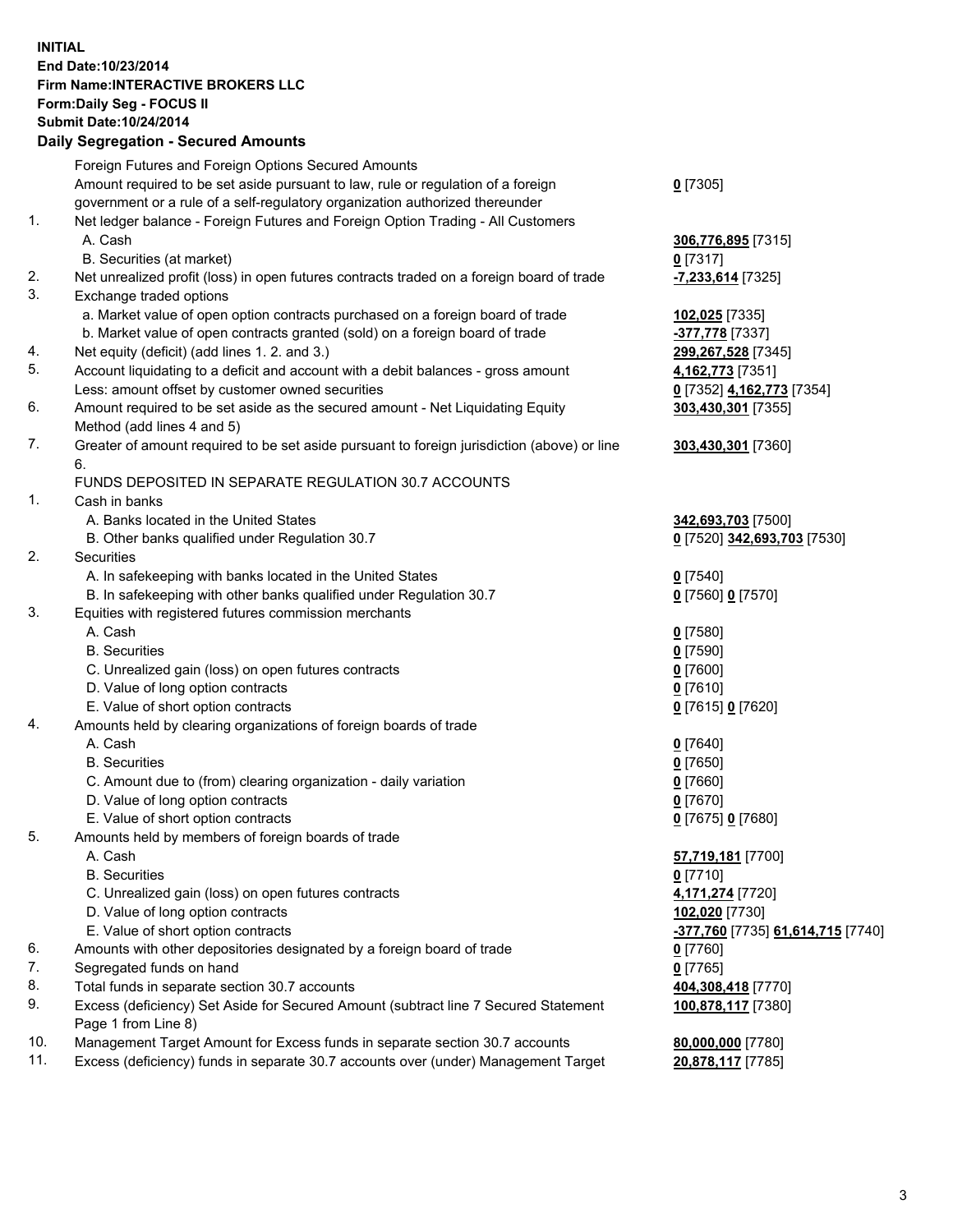**INITIAL End Date:10/23/2014 Firm Name:INTERACTIVE BROKERS LLC Form:Daily Seg - FOCUS II Submit Date:10/24/2014 Daily Segregation - Segregation Statement** SEGREGATION REQUIREMENTS(Section 4d(2) of the CEAct) 1. Net ledger balance A. Cash **2,333,332,779** [7010] B. Securities (at market) **0** [7020] 2. Net unrealized profit (loss) in open futures contracts traded on a contract market **-41,689,091** [7030] 3. Exchange traded options A. Add market value of open option contracts purchased on a contract market **87,621,018** [7032] B. Deduct market value of open option contracts granted (sold) on a contract market **-173,960,620** [7033] 4. Net equity (deficit) (add lines 1, 2 and 3) **2,205,304,086** [7040] 5. Accounts liquidating to a deficit and accounts with debit balances - gross amount **3,621,823** [7045] Less: amount offset by customer securities **0** [7047] **3,621,823** [7050] 6. Amount required to be segregated (add lines 4 and 5) **2,208,925,909** [7060] FUNDS IN SEGREGATED ACCOUNTS 7. Deposited in segregated funds bank accounts A. Cash **300,548,699** [7070] B. Securities representing investments of customers' funds (at market) **1,213,969,582** [7080] C. Securities held for particular customers or option customers in lieu of cash (at market) **0** [7090] 8. Margins on deposit with derivatives clearing organizations of contract markets A. Cash **8,587,071** [7100] B. Securities representing investments of customers' funds (at market) **77,532,111** [7110] C. Securities held for particular customers or option customers in lieu of cash (at market) **0** [7120] 9. Net settlement from (to) derivatives clearing organizations of contract markets **1,515,416** [7130] 10. Exchange traded options A. Value of open long option contracts **1,176,593** [7132] B. Value of open short option contracts **-4,964,080** [7133] 11. Net equities with other FCMs A. Net liquidating equity **-69,083,398** [7140] B. Securities representing investments of customers' funds (at market) **889,965,670** [7160] C. Securities held for particular customers or option customers in lieu of cash (at market) **0** [7170] 12. Segregated funds on hand **0** [7150] 13. Total amount in segregation (add lines 7 through 12) **2,419,247,664** [7180] 14. Excess (deficiency) funds in segregation (subtract line 6 from line 13) **210,321,755** [7190] 15. Management Target Amount for Excess funds in segregation **155,000,000** [7194]

16. Excess (deficiency) funds in segregation over (under) Management Target Amount Excess

**55,321,755** [7198]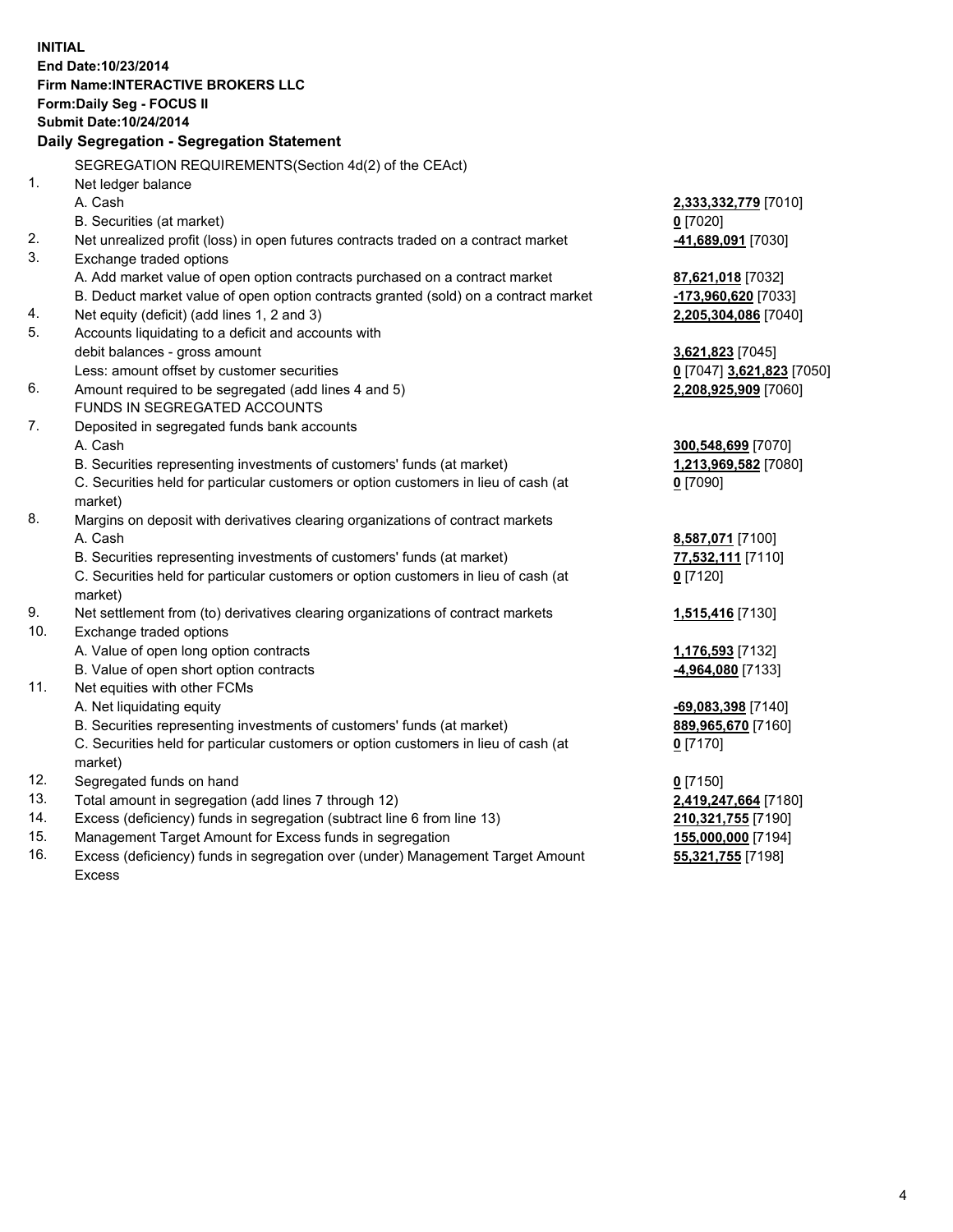## **INITIAL End Date:10/23/2014 Firm Name:INTERACTIVE BROKERS LLC Form:Daily Seg - FOCUS II Submit Date:10/24/2014 Daily Segregation - Supplemental**

| $\blacksquare$           | Total gross margin deficiencies - Segregated Funds Origin                              | 46,893 [9100] |
|--------------------------|----------------------------------------------------------------------------------------|---------------|
| $\sim$                   | Total gross margin deficiencies - Secured Funds Origin                                 | $0$ [9101]    |
| $\blacksquare$           | Total gross margin deficiencies - Cleared Swaps Customer Collateral Funds Origin       | $0$ [9102]    |
| $\blacksquare$           | Total gross margin deficiencies - Noncustomer and Proprietary Accounts Origin          | $0$ [9103]    |
| $\blacksquare$           | Total number of accounts contributing to total gross margin deficiencies - Segregated  | 2 [9104]      |
|                          | Funds Origin                                                                           |               |
| $\blacksquare$           | Total number of accounts contributing to total gross margin deficiencies - Secured     | $0$ [9105]    |
|                          | <b>Funds Origin</b>                                                                    |               |
| $\blacksquare$           | Total number of accounts contributing to the total gross margin deficiencies - Cleared | $0$ [9106]    |
|                          | Swaps Customer Collateral Funds Origin                                                 |               |
| -                        | Total number of accounts contributing to the total gross margin deficiencies -         | $0$ [9107]    |
|                          | Noncustomer and Proprietary Accounts Origin                                            |               |
| $\overline{\phantom{0}}$ | Upload a copy of the firm's daily margin report the FCM uses to issue margin calls     |               |
|                          | which corresponds with the reporting date.                                             |               |

10.23.2014 Commodity Margin Deficiency Report.xls